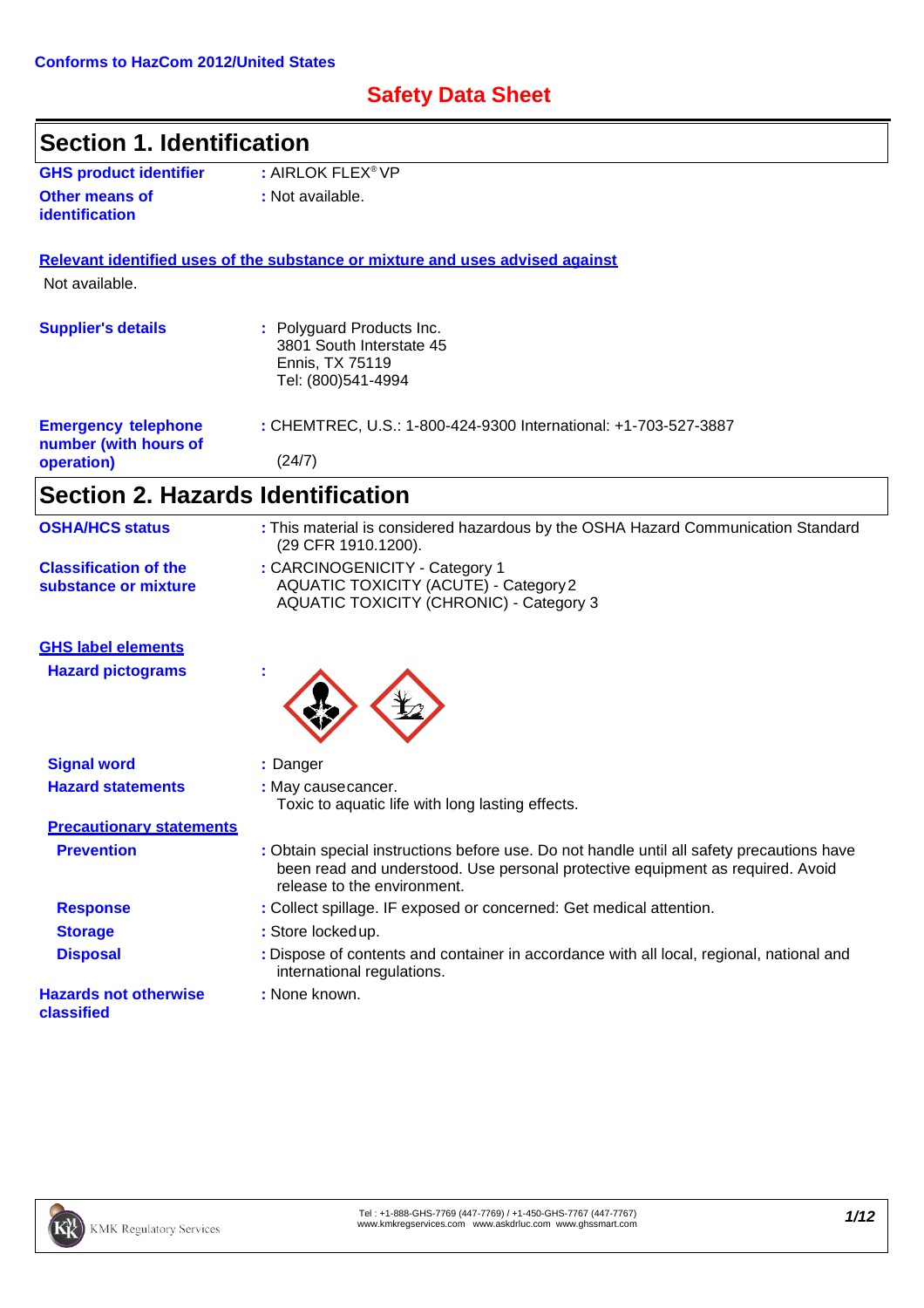# **Section 3. Composition/Information on Ingredients**

### **Substance/mixture :** Mixture **Other means of**

**identification**

**:** Not available.

### **CAS number/other identifiers**

| <b>CAS number</b>   | : Not applicable. |
|---------------------|-------------------|
| <b>Product code</b> | : Not available.  |

| <b>Ingredient name</b>           | $\frac{9}{6}$ | <b>CAS number</b> |
|----------------------------------|---------------|-------------------|
| <b>Titanium Dioxide</b>          | $1 - 5$       | 13463-67-7        |
| Quartz                           | $0.1 - ?$     | 14808-60-7        |
| Ammonium hydroxide               | $0.1 - 7$     | 1336-21-6         |
| Diuron                           | $0 - 0.1$     | 330-54-1          |
| 3-Lodo-2-propynyl butylcarbamate | $0 - 0.1$     | 55406-53-6        |
| l Carbendazim                    | $0 - 0.1$     | 10605-21-7        |

Any concentration shown as a range is to protect confidentiality or is due to batch variation.

There are no additional ingredients present which, within the current knowledge of the supplier and in the concentrations applicable, are **classified as hazardous to health or the environment and hence require reporting in this section.**

**Occupational exposure limits, if available, are listed in Section 8.**

### **Section 4. First Aid Measures**

#### **Description of necessary first aid measures Eye contact Inhalation Skin contact :** Immediately flush eyes with plenty of water, occasionally lifting the upper and lower eyelids. Check for and remove any contact lenses. Continue to rinse for at least 20 minutes. Get medical attention. **:** Remove victim to fresh air and keep at rest in a position comfortable for breathing. If not breathing, if breathing is irregular or if respiratory arrest occurs, provide artificial respiration or oxygen by trained personnel. Get medical attention. If unconscious, place in recovery position and get medical attention immediately. Maintain an open airway. **:** Flush contaminated skin with plenty of water. Remove contaminated clothing and shoes. Wash contaminated clothing thoroughly with water before removing it, or wear gloves. Continue to rinse for at least 20 minutes. Get medical attention. **Ingestion 1.8 :** Wash out mouth with water. Remove victim to fresh air and keep at rest in a position comfortable for breathing. If material has been swallowed and the exposed person is conscious, give small quantities of water to drink. Stop if the exposed person feels sick as vomiting may be dangerous. Do not induce vomiting unless directed to do so by medical personnel. If vomiting occurs, the head should be kept low so that vomit does not enter the lungs. Get medical attention. Never give anything by mouth to an unconscious person. If unconscious, place in recovery position and get medical attention immediately. Maintain an open airway.

### **Most important symptoms/effects, acute and delayed**

| <b>Potential acute health effects</b> |                                                     |
|---------------------------------------|-----------------------------------------------------|
| <b>Eye contact</b>                    | : No known significant effects or critical hazards. |
| <b>Inhalation</b>                     | : No known significant effects or critical hazards. |
| <b>Skin contact</b>                   | : No known significant effects or critical hazards. |
| <b>Ingestion</b>                      | : No known significant effects or critical hazards. |
| <b>Over-exposure signs/symptoms</b>   |                                                     |
| <b>Eye contact</b>                    | : No known significant effects or critical hazards. |
| <b>Inhalation</b>                     | : No known significant effects or critical hazards. |

**Skin contact :** No known significant effects or critical hazards.

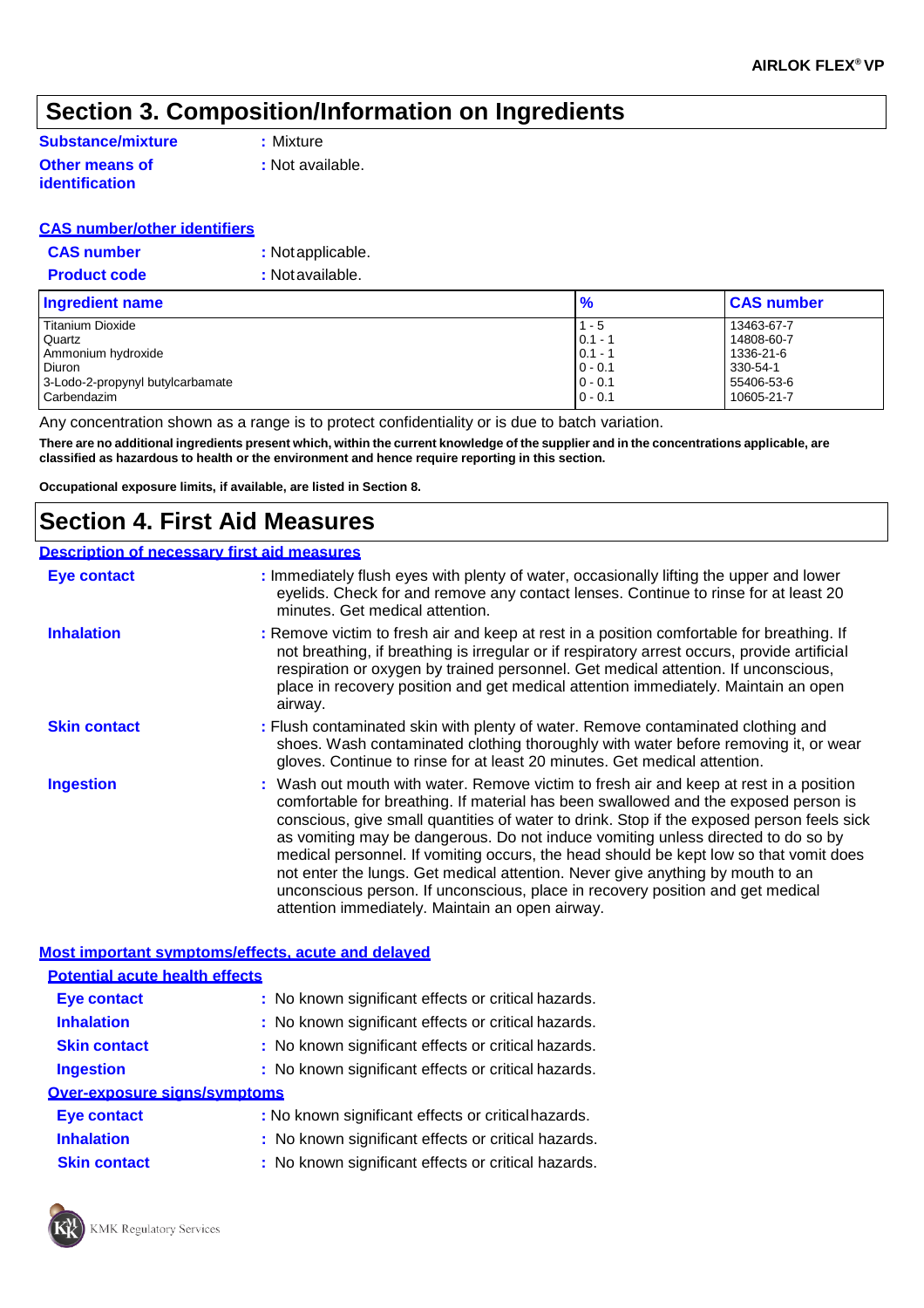# **Section 4. First Aid Measures**

| Ingestion                         | : No known significant effects or critical hazards.                                                                                                                                                                                                                                                                                                                                                             |
|-----------------------------------|-----------------------------------------------------------------------------------------------------------------------------------------------------------------------------------------------------------------------------------------------------------------------------------------------------------------------------------------------------------------------------------------------------------------|
|                                   | Indication of immediate medical attention and special treatment needed, if necessary                                                                                                                                                                                                                                                                                                                            |
| <b>Notes to physician</b>         | : Treat symptomatically. Contact poison treatment specialist immediately if<br>large quantities have been ingested or inhaled.                                                                                                                                                                                                                                                                                  |
| <b>Specific treatments</b>        | : No specific treatment.                                                                                                                                                                                                                                                                                                                                                                                        |
| <b>Protection of first-aiders</b> | : No action shall be taken involving any personal risk or without suitable training. If it is<br>suspected that fumes are still present, the rescuer should wear an appropriate mask<br>or self-contained breathing apparatus. It may be dangerous to the person providing<br>aid to give mouth-to-mouth resuscitation. Wash contaminated clothing thoroughly<br>with water before removing it, or wear gloves. |

**See toxicological information (Section 11)**

| <b>Section 5. Fire-fighting Measures</b>                 |                                                                                                                                                                                                             |  |
|----------------------------------------------------------|-------------------------------------------------------------------------------------------------------------------------------------------------------------------------------------------------------------|--|
| <b>Extinguishing media</b>                               |                                                                                                                                                                                                             |  |
| <b>Suitable extinguishing</b><br>media                   | : Use an extinguishing agent suitable for the surrounding fire.                                                                                                                                             |  |
| <b>Unsuitable extinguishing</b><br>media                 | : None known.                                                                                                                                                                                               |  |
| <b>Specific hazards arising</b><br>from the chemical     | : This material is toxic to aquatic life with long lasting effects. Fire water contaminated<br>with this material must be contained and prevented from being discharged to any<br>waterway, sewer or drain. |  |
| <b>Hazardous thermal</b><br>decomposition products       | : Decomposition products may include the following materials:<br>carbon dioxide<br>carbon monoxide<br>metal oxide/oxides                                                                                    |  |
| <b>Special protective actions</b><br>for fire-fighters   | : No special protection is required.                                                                                                                                                                        |  |
| <b>Special protective</b><br>equipment for fire-fighters | : Fire-fighters should wear appropriate protective equipment and self-contained breathing<br>apparatus (SCBA) with a full face-piece operated in positive pressure mode.                                    |  |

### **Section 6. Accidental Release Measures**

**Personal precautions, protective equipment and emergency procedures**

| For non-emergency<br>personnel   | : Evacuate surrounding areas. Keep unnecessary and unprotected personnel from<br>entering. Avoid breathing vapor or mist. Provide adequate ventilation. Wear<br>appropriate respirator when ventilation is inadequate. Put on appropriate personal<br>protective equipment.                                                                       |
|----------------------------------|---------------------------------------------------------------------------------------------------------------------------------------------------------------------------------------------------------------------------------------------------------------------------------------------------------------------------------------------------|
|                                  | For emergency responders: If specialized clothing is required to deal with the spillage, take note of any information in<br>Section 8 on suitable and unsuitable materials. See also the information in "For non-<br>emergency personnel".                                                                                                        |
| <b>Environmental precautions</b> | : Avoid dispersal of spilled material and runoff and contact with soil, waterways, drains<br>and sewers. Inform the relevant authorities if the product has caused environmental<br>pollution (sewers, waterways, soil or air). Water polluting material. May be harmful to<br>the environment if released in large quantities. Collect spillage. |

**Methods and materials for containment and cleaning up**

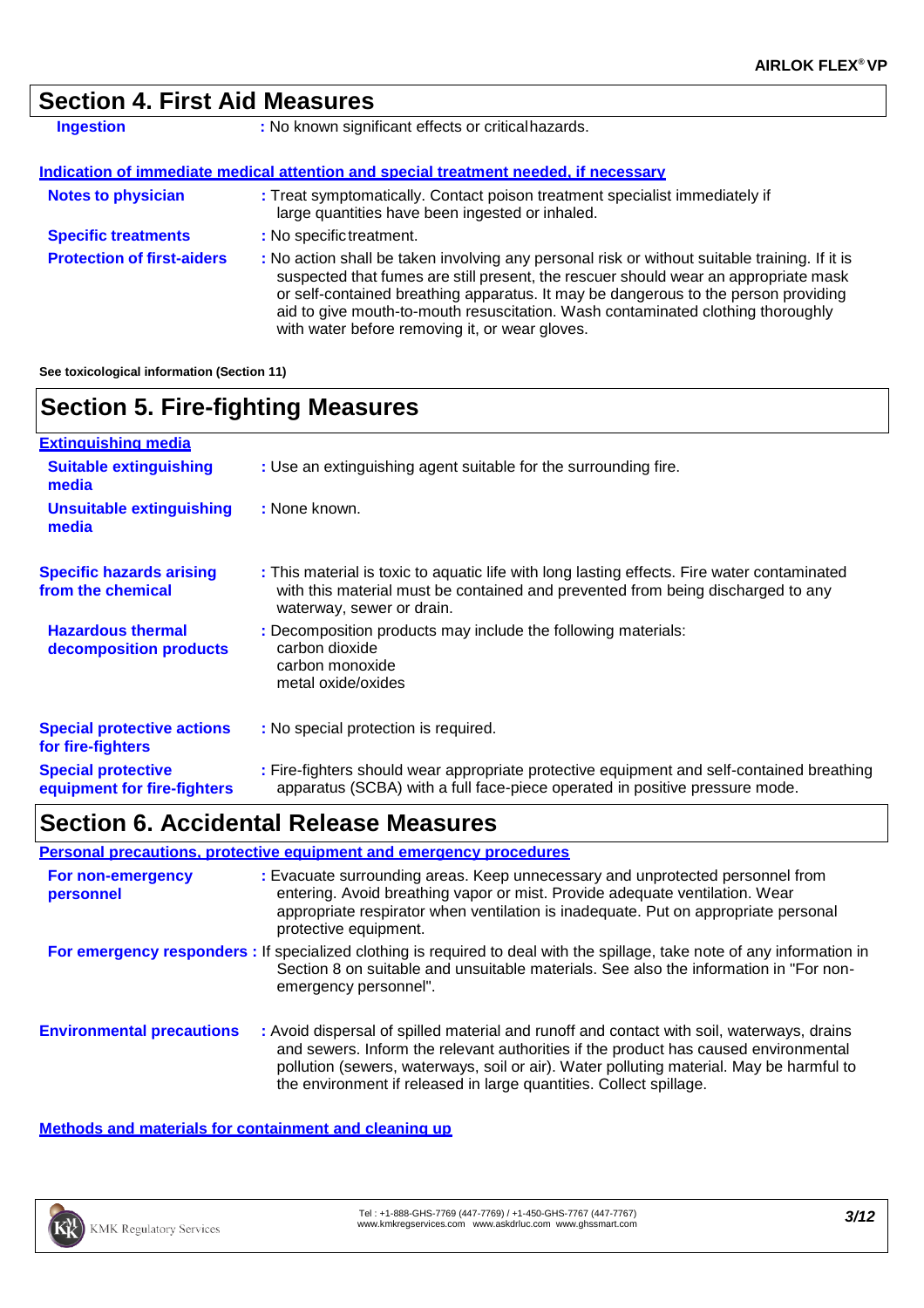### **Section 6. Accidental Release Measures**

**Spill Stop leak if without risk. Move containers from spill area. Approach release from** upwind. Prevent entry into sewers, water courses, basements or confined areas. Wash spillages into an effluent treatment plant or proceed as follows. Contain and collect spillage with non-combustible, absorbent material e.g. sand, earth, vermiculite or diatomaceous earth and place in container for disposal according to local regulations (see Section 13). Dispose of via a licensed waste disposal contractor. Contaminated absorbent material may pose the same hazard as the spilled product. Note: see Section 1 for emergency contact information and Section 13 for waste disposal.

# **Section 7. Handling and Storage**

| <b>Precautions for safe handling</b>                                             |                                                                                                                                                                                                                                                                                                                                                                                                                                                                                                                                                                                                                                                                                                                  |
|----------------------------------------------------------------------------------|------------------------------------------------------------------------------------------------------------------------------------------------------------------------------------------------------------------------------------------------------------------------------------------------------------------------------------------------------------------------------------------------------------------------------------------------------------------------------------------------------------------------------------------------------------------------------------------------------------------------------------------------------------------------------------------------------------------|
| <b>Protective measures</b>                                                       | : Put on appropriate personal protective equipment (see Section 8). Avoid exposure -<br>obtain special instructions before use. Do not handle until all safety precautions have<br>been read and understood. Do not get in eyes or on skin or clothing. Do not ingest.<br>Avoid breathing vapor or mist. Avoid release to the environment. If during normal use<br>the material presents a respiratory hazard, use only with adequate ventilation or wear<br>appropriate respirator. Keep in the original container or an approved alternative made<br>from a compatible material, kept tightly closed when not in use. Empty containers retain<br>product residue and can be hazardous. Do not reuse container. |
| <b>Advice on general</b><br>occupational hygiene                                 | : Eating, drinking and smoking should be prohibited in areas where this material is<br>handled, stored and processed. Workers should wash hands and face before eating,<br>drinking and smoking. Remove contaminated clothing and protective equipment before<br>entering eating areas. See also Section 8 for additional information on hygiene<br>measures.                                                                                                                                                                                                                                                                                                                                                    |
| <b>Conditions for safe storage,</b><br>including any<br><b>incompatibilities</b> | : Store in accordance with local regulations. Store in original container protected from<br>direct sunlight in a dry, cool and well-ventilated area, away from incompatible materials<br>(see Section 10) and food and drink. Store locked up. Keep container tightly closed<br>and sealed until ready for use. Containers that have been opened must be carefully<br>resealed and kept upright to prevent leakage. Do not store in unlabeled containers.<br>Use appropriate containment to avoid environmental contamination.                                                                                                                                                                                   |

# **Section 8. Exposure Controls/Personal Protection**

### **Control parameters**

### **Occupational exposure limits**

| <b>Ingredient name</b>  | <b>Exposure limits</b>                                                                                                                                                                                                                                                                                                                                                                                        |
|-------------------------|---------------------------------------------------------------------------------------------------------------------------------------------------------------------------------------------------------------------------------------------------------------------------------------------------------------------------------------------------------------------------------------------------------------|
| <b>Titanium Dioxide</b> | OSHA PEL (United States, 6/2010).<br>TWA: 15 mg/m <sup>3</sup> 8 hours. Form: Total dust<br>ACGIH TLV (United States, 3/2012).<br>TWA: 10 mg/m <sup>3</sup> 8 hours.                                                                                                                                                                                                                                          |
| Quartz                  | OSHA PEL Z3 (United States, 9/2005).<br>TWA: 250 mppcf 8 hours. Form: Respirable<br>TWA: 10 mg/m <sup>3</sup> 8 hours. Form: Respirable<br>TWA: 30 mg/m <sup>3</sup> 8 hours. Form: Total dust.<br>ACGIH TLV (United States, 3/2012).<br>TWA: 0.025 mg/m <sup>3</sup> 8 hours. Form: Respirable fraction<br>NIOSH REL (United States, 6/2009).<br>TWA: 0.05 mg/m <sup>3</sup> 10 hours. Form: respirable dust |
| Diuron                  | ACGIH TLV (United States, 3/2012).<br>TWA: 10 mg/m <sup>3</sup> 8 hours.<br>NIOSH REL (United States, 6/2009).<br>TWA: 10 mg/m <sup>3</sup> 10 hours.<br>OSHA PEL 1989 (United States, 3/1989).<br>TWA: $10 \text{ mg/m}^3$ 8 hours.                                                                                                                                                                          |

### **Appropriate engineering controls**

**:** If user operations generate dust, fumes, gas, vapor or mist, use process enclosures, local exhaust ventilation or other engineering controls to keep worker exposure to airborne contaminants below any recommended or statutory limits.

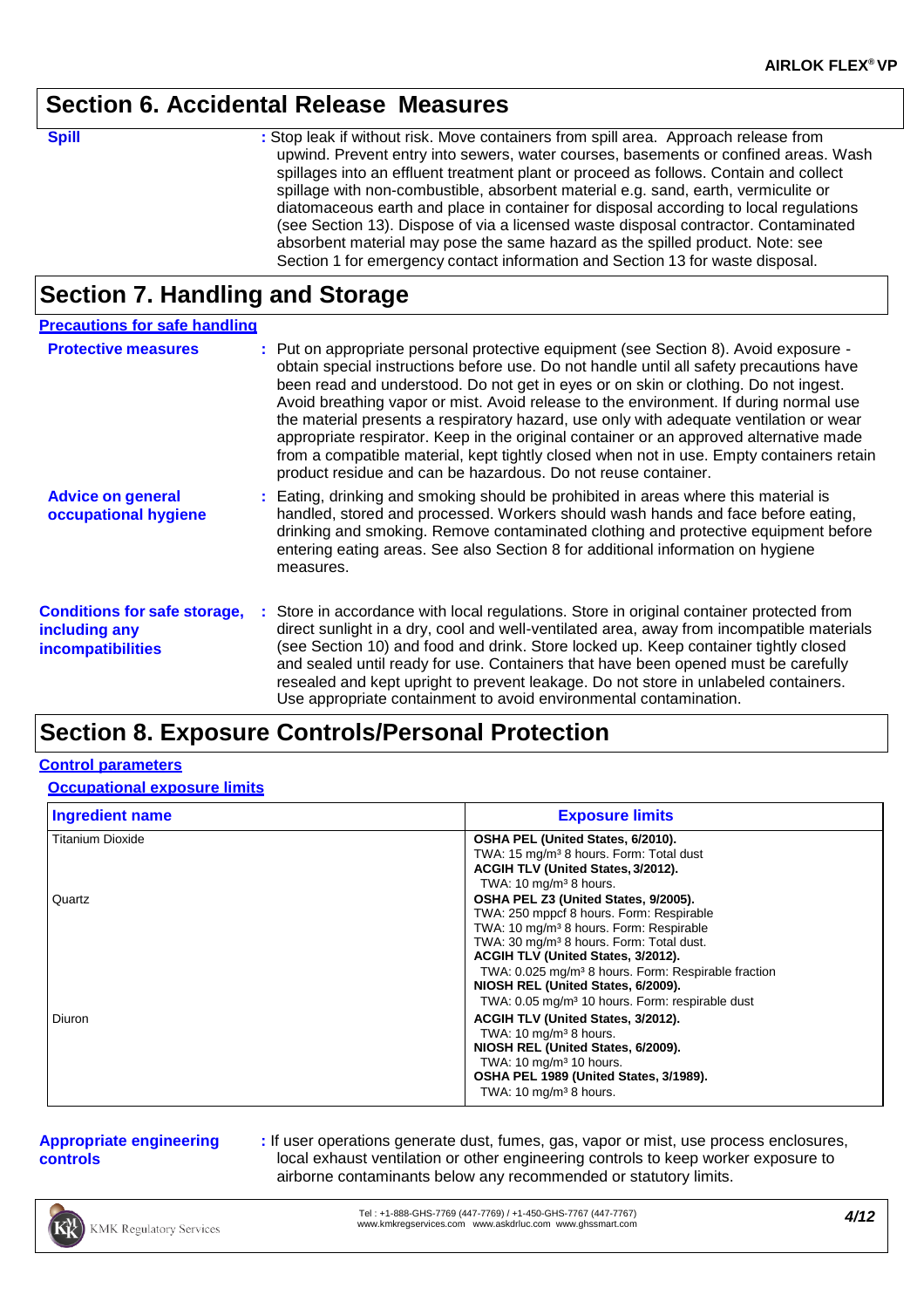# **Section 8. Exposure Controls/Personal Protection**

| <b>Environmental exposure</b><br>controls | : Emissions from ventilation or work process equipment should be checked to ensure<br>they comply with the requirements of environmental protection legislation.                                                                                                                                                                                                   |
|-------------------------------------------|--------------------------------------------------------------------------------------------------------------------------------------------------------------------------------------------------------------------------------------------------------------------------------------------------------------------------------------------------------------------|
| <b>Individual protection measures</b>     |                                                                                                                                                                                                                                                                                                                                                                    |
| <b>Hygiene measures</b>                   | : Wash hands, forearms and face thoroughly after handling chemical products, before<br>eating, smoking and using the lavatory and at the end of the working period. Ensure<br>that eyewash stations and safety showers are close to the workstation location.                                                                                                      |
| <b>Eye/face protection</b>                | : Safety eyewear complying with an approved standard should be used when a risk<br>assessment indicates this is necessary to avoid exposure to liquid splashes, mists,<br>gases or dusts. If contact is possible, the following protection should be worn, unless<br>the assessment indicates a higher degree of protection: safety glasses with side-<br>shields. |
| <b>Skin protection</b>                    |                                                                                                                                                                                                                                                                                                                                                                    |
| <b>Hand protection</b>                    | : Chemical-resistant, impervious gloves complying with an approved standard should be<br>worn at all times when handling chemical products if a risk assessment indicates this is<br>necessary.                                                                                                                                                                    |
| <b>Body protection</b>                    | : Personal protective equipment for the body should be selected based on the task being<br>performed and the risks involved and should be approved by a specialist before<br>handling this product.                                                                                                                                                                |
| <b>Other skin protection</b>              | : Appropriate footwear and any additional skin protection measures should be selected<br>based on the task being performed and the risks involved and should be approved by a<br>specialist before handling this product.                                                                                                                                          |
| <b>Respiratory protection</b>             | : Use a properly fitted, air-purifying or supplied air respirator complying with an approved<br>standard if a risk assessment indicates this is necessary. Respirator selection must be<br>based on known or anticipated exposure levels, the hazards of the product and the safe<br>working limits of the selected respirator.                                    |

# **Section 9. Physical and Chemical Properties**

| <b>Appearance</b>                                      |                                                   |
|--------------------------------------------------------|---------------------------------------------------|
| <b>Physical state</b>                                  | : Liquid.                                         |
| <b>Color</b>                                           | : Gray Opaque.                                    |
| Odor                                                   | : Ammonia                                         |
| <b>Odor threshold</b>                                  | : Not available.                                  |
| pH                                                     | : 8.8 to 9.3                                      |
| <b>Melting point</b>                                   | : Not available.                                  |
| <b>Boiling point</b>                                   | : $100^{\circ}$ C $(212^{\circ}F)$                |
| <b>Flash point</b>                                     | : Closed cup: $>100^{\circ}C$ ( $>212^{\circ}F$ ) |
| <b>Burning time</b>                                    | : Not applicable.                                 |
| <b>Burning rate</b>                                    | : Not applicable.                                 |
| <b>Evaporation rate</b>                                | : Not available.                                  |
| <b>Flammability (solid, gas)</b>                       | : Not available.                                  |
| <b>Lower and upper explosive</b><br>(flammable) limits | : Not available.                                  |
| <b>Vapor pressure</b>                                  | : Not available.                                  |
| <b>Vapor density</b>                                   | : Not available.                                  |
| <b>Relative density</b>                                | : 1.27 to 1.32                                    |
| <b>Solubility</b>                                      | : Soluble in water.                               |
| <b>Partition coefficient: n-</b><br>octanol/water      | : Not available.                                  |
| <b>Auto-ignition temperature</b>                       | : Not available.                                  |



Tel : +1-888-GHS-7769 (447-7769) / +1-450-GHS-7767 (447-7767) Tel : +1-888-GHS-7769 (447-7769) / +1-450-GHS-7767 (447-7767)<br>[www.kmkregservices.com](http://www.kmkregservices.com/) [www.askdrluc.com](http://www.askdrluc.com/) [www.ghssmart.com](http://www.ghssmart.com/)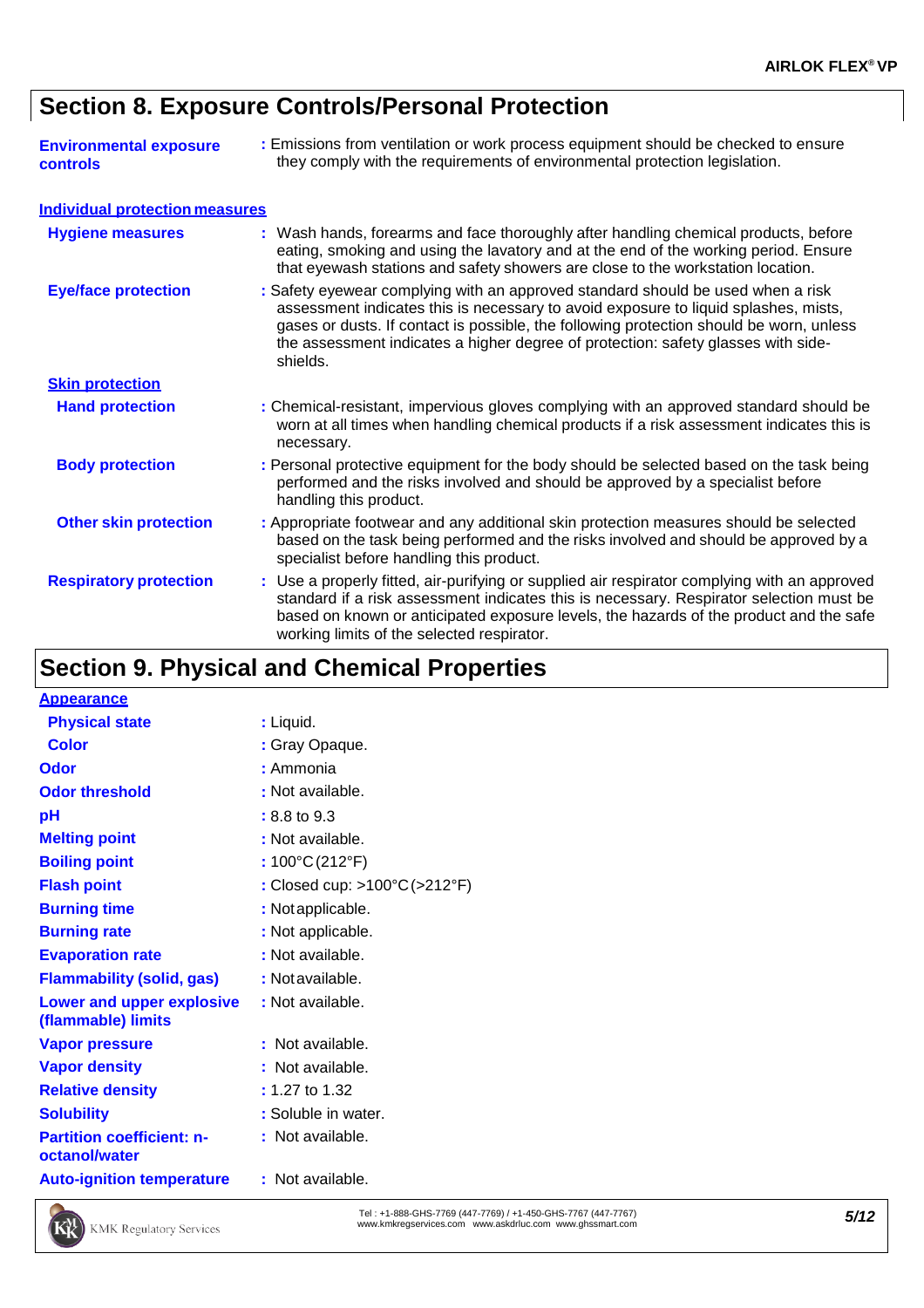# **Section 10. Stability and Reactivity**

| <b>Decomposition temperature</b> | : Not available. |
|----------------------------------|------------------|
| <b>SADT</b>                      | : Not available. |
| <b>Viscosity</b>                 | : Not available. |
| <b>VOC</b>                       | $:$ < 50 g/L     |

# **Section 9. Physical and Chemical Properties**

| <b>Reactivity</b>                            | : No specific test data related to reactivity available for this product or its ingredients.              |
|----------------------------------------------|-----------------------------------------------------------------------------------------------------------|
| <b>Chemical stability</b>                    | : The product is stable.                                                                                  |
| <b>Possibility of hazardous</b><br>reactions | : Under normal conditions of storage and use, hazardous reactions will not occur.                         |
| <b>Conditions to avoid</b>                   | : No specific data.                                                                                       |
| <b>Incompatible materials</b>                | : Reactive or incompatible with the following materials: oxidizing materials and acids.                   |
| <b>Hazardous decomposition</b><br>products   | : Under normal conditions of storage and use, hazardous decomposition products should<br>not be produced. |

# **Section 11. Toxicological Information**

### **Information on toxicological effects**

### **Acute toxicity**

| <b>Product/ingredient name</b>   | <b>Result</b> | <b>Species</b> | <b>Dose</b> | <b>Exposure</b> |
|----------------------------------|---------------|----------------|-------------|-----------------|
| Ammonium hydroxide               | LD50 Oral     | Rat            | 350 mg/kg   |                 |
| Diuron                           | LD50 Dermal   | Rat            | $>5$ g/kg   |                 |
|                                  | LD50 Oral     | Rat            | 1 $q/kg$    |                 |
| 3-Lodo-2-propynyl butylcarbamate | LD50 Oral     | Rat            | 1470 mg/kg  |                 |
| Carbendazim                      | LD50 Dermal   | Rabbit         | 8500 mg/kg  |                 |
|                                  | LD50 Dermal   | Rat            | $2$ g/kg    |                 |
|                                  | LD50 Oral     | Rat            | >5050 mg/kg |                 |

### **Irritation/Corrosion**

| <b>Product/ingredient name</b> | <b>Result</b>                                    | <b>Species</b>   | <b>Score</b> | <b>Exposure</b>                                 | <b>Observation</b> |
|--------------------------------|--------------------------------------------------|------------------|--------------|-------------------------------------------------|--------------------|
| l Titanium Dioxide             | Skin - Mild irritant                             | Human            |              | 72 hours 300 µg<br>Intermittent                 |                    |
| Ammonium hydroxide             | Eves - Severe irritant<br>Eves - Severe irritant | Rabbit<br>Rabbit |              | $250 \mu g$<br>$\vert$ 0.5 minutes 1 mg $\vert$ |                    |

### **Sensitization**

**Skin :**

: There is no data available.

**Respiratory :**

: There is no data available.

### **Mutagenicity**

There is no data available.

### **Carcinogenicity**

### **Classification**

| <b>Product/ingredient name</b> | <b>OSHA</b> | <b>IARC</b> | <b>NTP</b>                      |
|--------------------------------|-------------|-------------|---------------------------------|
| Titanium Dioxide               |             | 2B          |                                 |
| Quartz                         |             |             | Known to be a human carcinogen. |

### **Reproductive toxicity**

There is no data available.

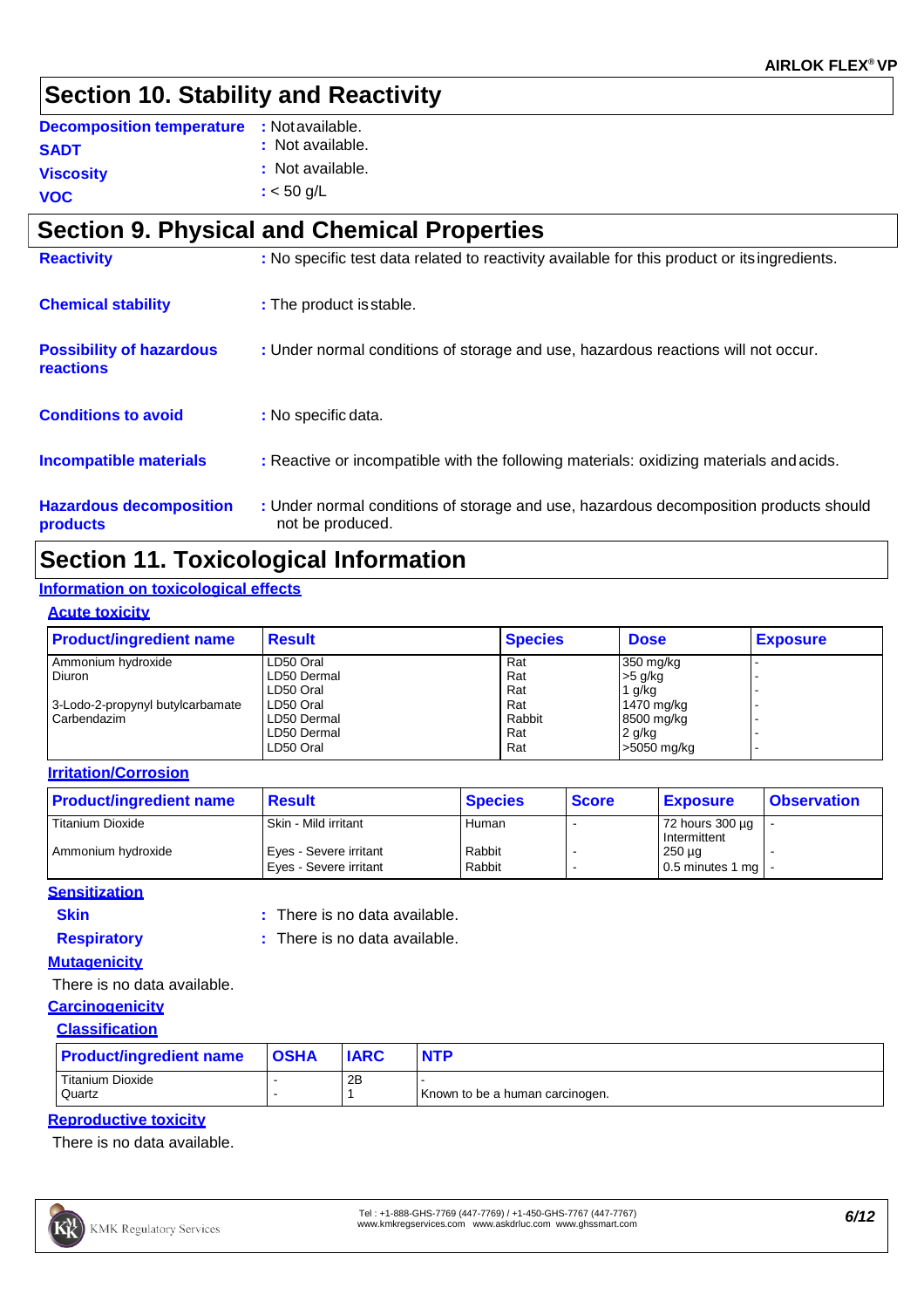# **Section 11. Toxicological Information**

### **Teratogenicity**

There is no data available.

**Specific target organ toxicity (single exposure)**

| <b>Name</b>                                                 |                                                                                          | <b>Category</b>                                     | <b>Route of</b><br>exposure | <b>Target organs</b>                     |  |  |
|-------------------------------------------------------------|------------------------------------------------------------------------------------------|-----------------------------------------------------|-----------------------------|------------------------------------------|--|--|
| Ammonium hydroxide                                          |                                                                                          | Category 3                                          | Not applicable.             | Respiratory tract irritation             |  |  |
| Specific target organ toxicity (repeated exposure)          |                                                                                          |                                                     |                             |                                          |  |  |
| <b>Name</b>                                                 |                                                                                          | <b>Category</b>                                     | <b>Route of</b><br>exposure | <b>Target organs</b>                     |  |  |
| Quartz                                                      |                                                                                          | Category 1                                          | Not determined              | kidneys, respiratory tract<br>and testes |  |  |
| <b>Aspiration hazard</b><br>There is no data available.     |                                                                                          |                                                     |                             |                                          |  |  |
| <b>Information on the likely</b><br>routes of exposure      | : Routes of entry anticipated: Oral, Dermal, Inhalation.                                 |                                                     |                             |                                          |  |  |
| <b>Potential acute health effects</b>                       |                                                                                          |                                                     |                             |                                          |  |  |
| <b>Eye contact</b>                                          | : No known significant effects or critical hazards.                                      |                                                     |                             |                                          |  |  |
| <b>Inhalation</b>                                           | : No known significant effects or critical hazards.                                      |                                                     |                             |                                          |  |  |
| <b>Skin contact</b>                                         | : No known significant effects or critical hazards.                                      |                                                     |                             |                                          |  |  |
| <b>Ingestion</b>                                            | : No known significant effects or critical hazards.                                      |                                                     |                             |                                          |  |  |
|                                                             | Symptoms related to the physical, chemical and toxicological characteristics             |                                                     |                             |                                          |  |  |
| <b>Eye contact</b>                                          | : No known significant effects or critical hazards.                                      |                                                     |                             |                                          |  |  |
| <b>Inhalation</b>                                           | : No known significant effects or critical hazards.                                      |                                                     |                             |                                          |  |  |
| <b>Skin contact</b>                                         | : No known significant effects or critical hazards.                                      |                                                     |                             |                                          |  |  |
| <b>Ingestion</b>                                            |                                                                                          | : No known significant effects or critical hazards. |                             |                                          |  |  |
|                                                             | Delayed and immediate effects and also chronic effects from short and long term exposure |                                                     |                             |                                          |  |  |
| <b>Short term exposure</b>                                  |                                                                                          |                                                     |                             |                                          |  |  |
| <b>Potential immediate</b><br>effects                       | : No known significant effects or critical hazards.                                      |                                                     |                             |                                          |  |  |
| <b>Potential delayed effects</b>                            | : No known significant effects or critical hazards.                                      |                                                     |                             |                                          |  |  |
| Long term exposure<br><b>Potential immediate</b><br>effects | : No known significant effects or critical hazards.                                      |                                                     |                             |                                          |  |  |
| <b>Potential delayed effects</b>                            | : No known significant effects or critical hazards.                                      |                                                     |                             |                                          |  |  |
| <b>Potential chronic health effects</b>                     |                                                                                          |                                                     |                             |                                          |  |  |
| <b>General</b>                                              | : No known significant effects or critical hazards.                                      |                                                     |                             |                                          |  |  |
| <b>Carcinogenicity</b>                                      | May cause cancer. Risk of cancer depends on duration and level of exposure.              |                                                     |                             |                                          |  |  |
| <b>Mutagenicity</b>                                         | : No known significant effects or critical hazards.                                      |                                                     |                             |                                          |  |  |
| <b>Teratogenicity</b>                                       | : No known significant effects or critical hazards.                                      |                                                     |                             |                                          |  |  |
| <b>Developmental effects</b>                                | : No known significant effects or critical hazards.                                      |                                                     |                             |                                          |  |  |
| <b>Fertility effects</b>                                    | : No known significant effects or critical hazards.                                      |                                                     |                             |                                          |  |  |

**Target organs :** Contains material which may cause damage to the following organs: lungs, upper respiratory tract, skin, eyes.

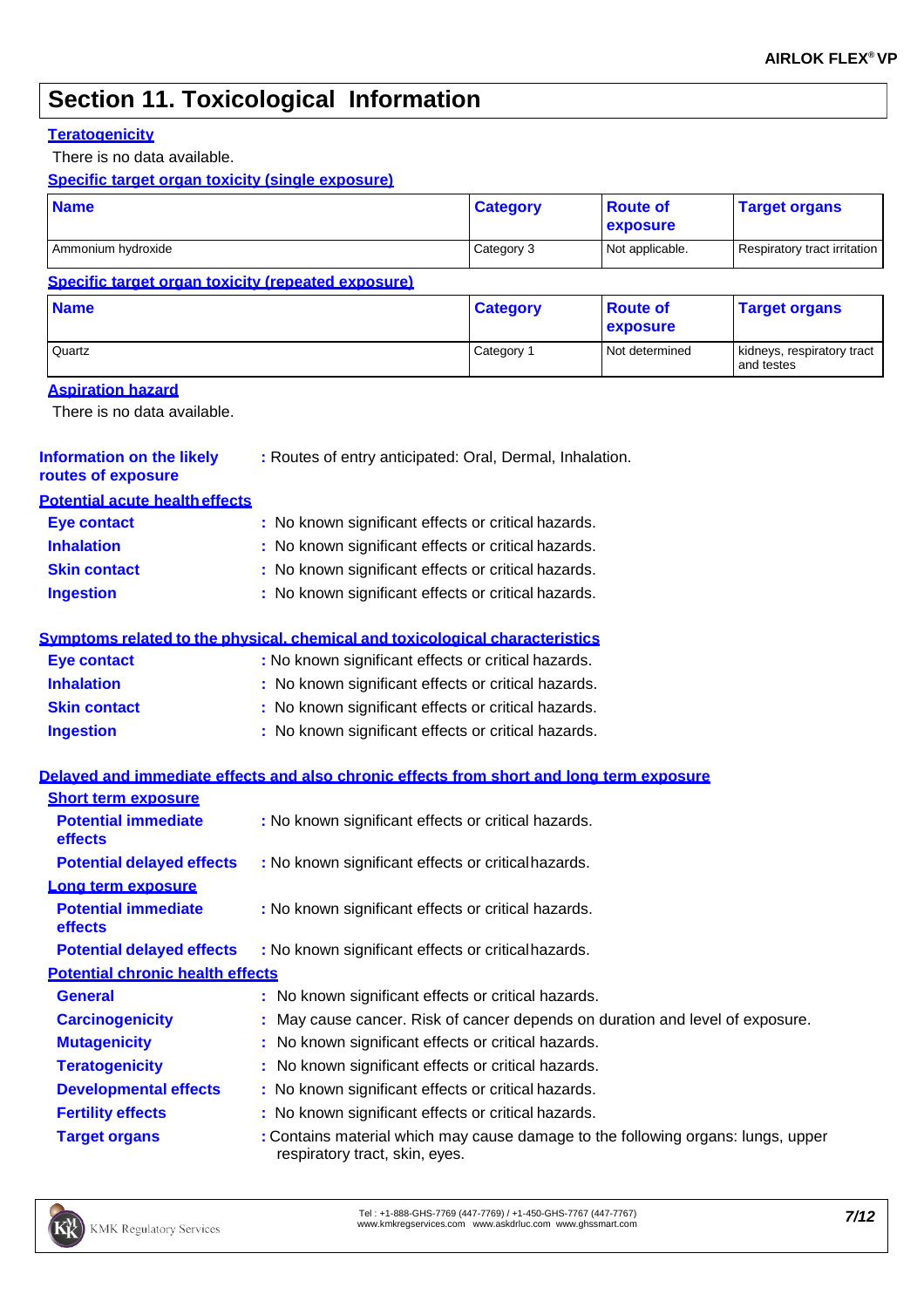# **Section 12. Ecological information**

**Numerical measures oftoxicity Acute toxicity estimates** There is no data available.

### **Toxicity**

| <b>Product/ingredient name</b>   | <b>Result</b>                            | <b>Species</b>                            | <b>Exposure</b> |
|----------------------------------|------------------------------------------|-------------------------------------------|-----------------|
| <b>Titanium Dioxide</b>          | Acute EC50 5.83 mg/L Fresh water         | Algae - Pseudokirchneriella subcapitata - | 72 hours        |
|                                  |                                          | Exponential growth phase                  |                 |
|                                  | Acute LC50 3 mg/L Fresh water            | Crustaceans - Ceriodaphnia dubia -        | 48 hours        |
|                                  |                                          | Neonate                                   |                 |
|                                  | Acute LC50 5.5 ppm Fresh water           | Daphnia - Daphnia magna - Juvenile        | 48 hours        |
|                                  |                                          | (Fledgling, Hatchling, Weanling)          |                 |
|                                  | Acute LC50 1000 mg/L Fresh water         | Fish - Pimephales promelas                | 96 hours        |
|                                  | Chronic NOEC 0.984 mg/L Fresh water      | Algae - Pseudokirchneriella subcapitata - | 72 hours        |
|                                  |                                          | Exponential growth phase                  |                 |
| Ammonium hydroxide               | Acute EC50 0.66 mg/L                     | Daphnia                                   | 48 hours        |
|                                  | Acute LC50 8.2 mg/L                      | Fish                                      | 96 hours        |
| Diuron                           | Acute EC50 2.26 µg/l Marine water        | Algae - Coccolithus huxleyi - Exponential | 72 hours        |
|                                  |                                          | growth phase                              |                 |
|                                  | Acute EC50 0.0007 mg/L Fresh water       | Algae - Pseudokirchneriella subcapitata   | 96 hours        |
|                                  | Acute EC50 8.6 mg/L Fresh water          | Daphnia - Daphnia magna                   | 48 hours        |
|                                  | Acute LC50 380 µg/l Fresh water          | Crustaceans - Gammarus lacustris          | 48 hours        |
|                                  | Acute LC50 500 µg/l Fresh water          | Fish - Morone saxatilis - Larvae          | 96 hours        |
|                                  | Chronic NOEC 0.54 µg/l Marine water      | Algae - Coccolithus huxleyi - Exponential | 72 hours        |
|                                  |                                          | growth phase                              |                 |
|                                  | Chronic NOEC 33.4 µg/l Fresh water       | Fish - Pimephales promelas - Embryo       | 63 days         |
| 3-Lodo-2-propynyl butylcarbamate | Acute LC50 500 ppb Fresh water           | Crustaceans - Hyalella azteca             | 48 hours        |
|                                  | Acute LC50 40 to 55 ppb Fresh water      | Daphnia - Daphnia magna                   | 48 hours        |
|                                  | Acute LC50 100 ppb Fresh water           | Fish - Oncorhynchus mykiss - Juvenile     | 96 hours        |
|                                  |                                          | (Fledgling, Hatchling, Weanling)          |                 |
| Carbendazim                      | Acute EC50 19.0562 mg/L Fresh water      | Algae - Scenedesmus acutus var. acutus    | 96 hours        |
|                                  | Acute EC50 >100000 µg/l Marine water     | Crustaceans - Cancer magister - Zoea      | 48 hours        |
|                                  | Acute EC50 20 µg/l Fresh water           | Daphnia - Daphnia magna                   | 48 hours        |
|                                  | Acute LC50 7 µg/l Fresh water            | Fish - Ictalurus punctatus - Yolk-sac fry | 96 hours        |
|                                  | Chronic NOEC 33.5 to 36 µg/l Fresh water | Crustaceans - Crustacea                   | 21 days         |

### **Persistence and degradability**

There is no data available.

### **Bioaccumulative potential**

| <b>Product/ingredient name</b> | $LogP_{ow}$ | <b>BCF</b>   | <b>Potential</b> |
|--------------------------------|-------------|--------------|------------------|
| <b>Diuron</b>                  | 2.68        | 14.125375446 | low              |
| Carbendazim                    | .49         | 2.511886431  | low              |

### **Mobility in soil**

| <b>Soil/water partition</b><br>coefficient (K <sub>oc</sub> ) | : There is no data available. |
|---------------------------------------------------------------|-------------------------------|
|                                                               |                               |

**Other adverse effects :** No known significant effects or criticalhazards

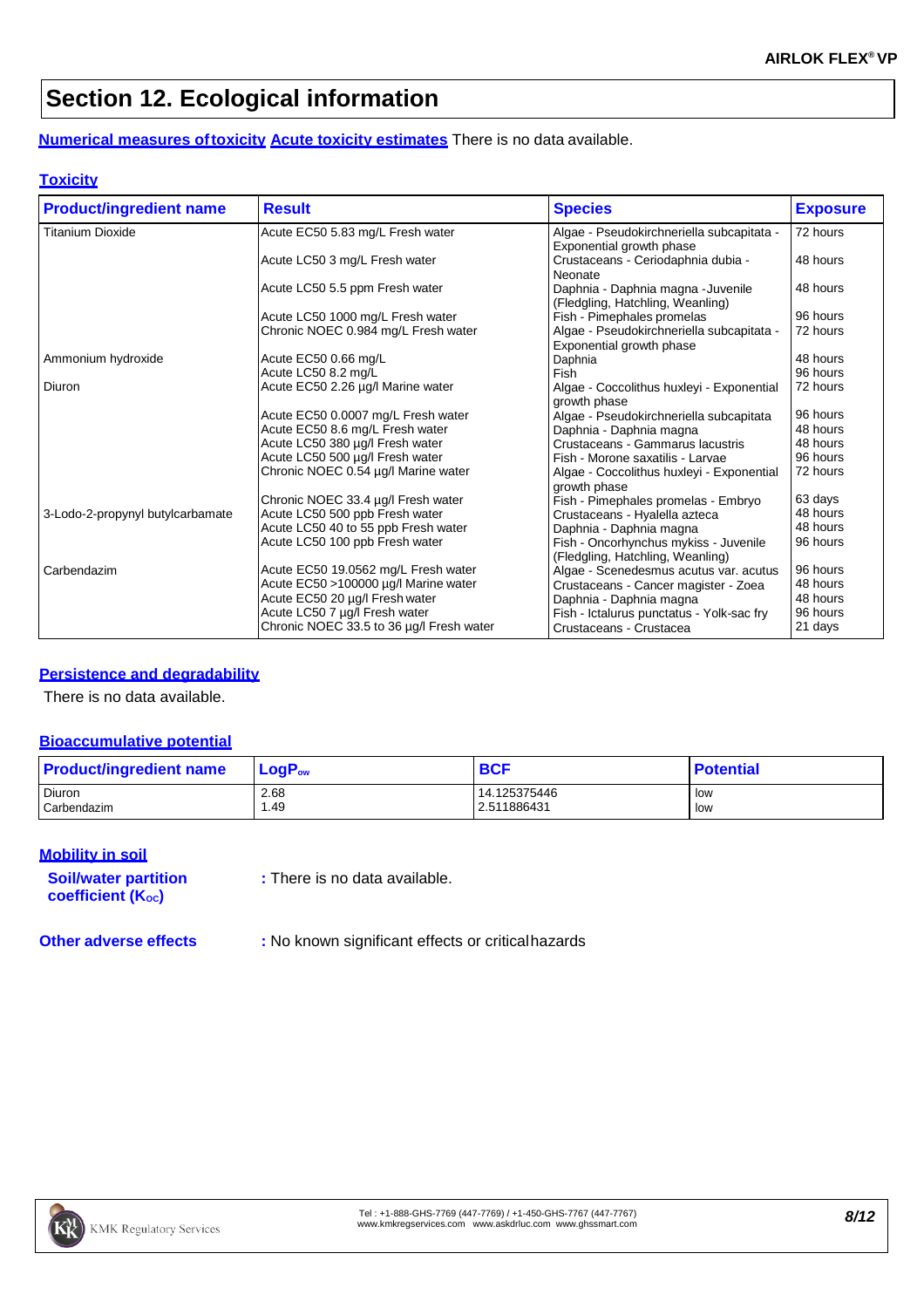# **Section 13. Disposal Considerations**

**Disposal methods : The generation of waste should be avoided or minimized wherever possible. Disposal** of this product, solutions and any by-products should comply with the requirements of environmental protection and waste disposal legislation and any regional local authority requirements. Dispose of surplus and non-recyclable products via a licensed waste disposal contractor. Waste should not be disposed of untreated to the sewer unless fully compliant with the requirements of all authorities with jurisdiction. Waste packaging should be recycled. Incineration or landfill should only be considered when recycling is not feasible. This material and its container must be disposed of in a safe way. Care should be taken when handling empty containers that have not been cleaned or rinsed out. Empty containers or liners may retain some product residues. Avoid dispersal of spilled material and runoff and contact with soil, waterways, drains and sewers.

### **Section 14. Transport Information**

|                                      | <b>DOT Classification</b> | <b>IMDG</b>    | <b>IATA</b>    |
|--------------------------------------|---------------------------|----------------|----------------|
| <b>UN number</b>                     | Not regulated.            | Not regulated. | Not regulated. |
| <b>UN proper</b><br>shipping name    |                           |                |                |
| <b>Transport</b><br>hazard class(es) |                           |                |                |
| <b>Packing group</b>                 | $\blacksquare$            |                |                |
| <b>Environmental</b><br>hazards      | No.                       | No.            | No.            |
| <b>Additional</b><br>information     |                           |                |                |

**Special precautions foruser : Transport within user's premises:** always transport in closed containers that are upright and secure. Ensure that persons transporting the product know what to do in the event of an accident or spillage.

**Transport in bulk according :** Not available. **to Annex II of MARPOL 73/78 and the IBC Code**

### **Section 15. Regulatory Information**

| <b>U.S. Federal regulations</b>                                                   | : TSCA 8(a) PAIR: Diuron; Siloxanes and Silicones, di-Me, reaction products with silica |  |  |  |
|-----------------------------------------------------------------------------------|-----------------------------------------------------------------------------------------|--|--|--|
|                                                                                   | TSCA 8(a) CDR Exempt/Partial exemption: Not determined                                  |  |  |  |
|                                                                                   | United States inventory (TSCA 8b): Not determined.                                      |  |  |  |
|                                                                                   | Clean Water Act (CWA) 311: Ammonium hydroxide; Diuron; Formaldehyde                     |  |  |  |
| <b>Clean Air Act Section 112</b><br>(b) Hazardous Air<br><b>Pollutants (HAPS)</b> | : Not listed                                                                            |  |  |  |
| <b>Clean Air Act Section 602</b><br><b>Class I Substances</b>                     | : Not listed                                                                            |  |  |  |



Tel : +1-888-GHS-7769 (447-7769) / +1-450-GHS-7767 (447-7767) Tel : +1-888-GHS-7769 (447-7769) / +1-450-GHS-7767 (447-7767)<br>[www.kmkregservices.com](http://www.kmkregservices.com/) [www.askdrluc.com](http://www.askdrluc.com/) [www.ghssmart.com](http://www.ghssmart.com/)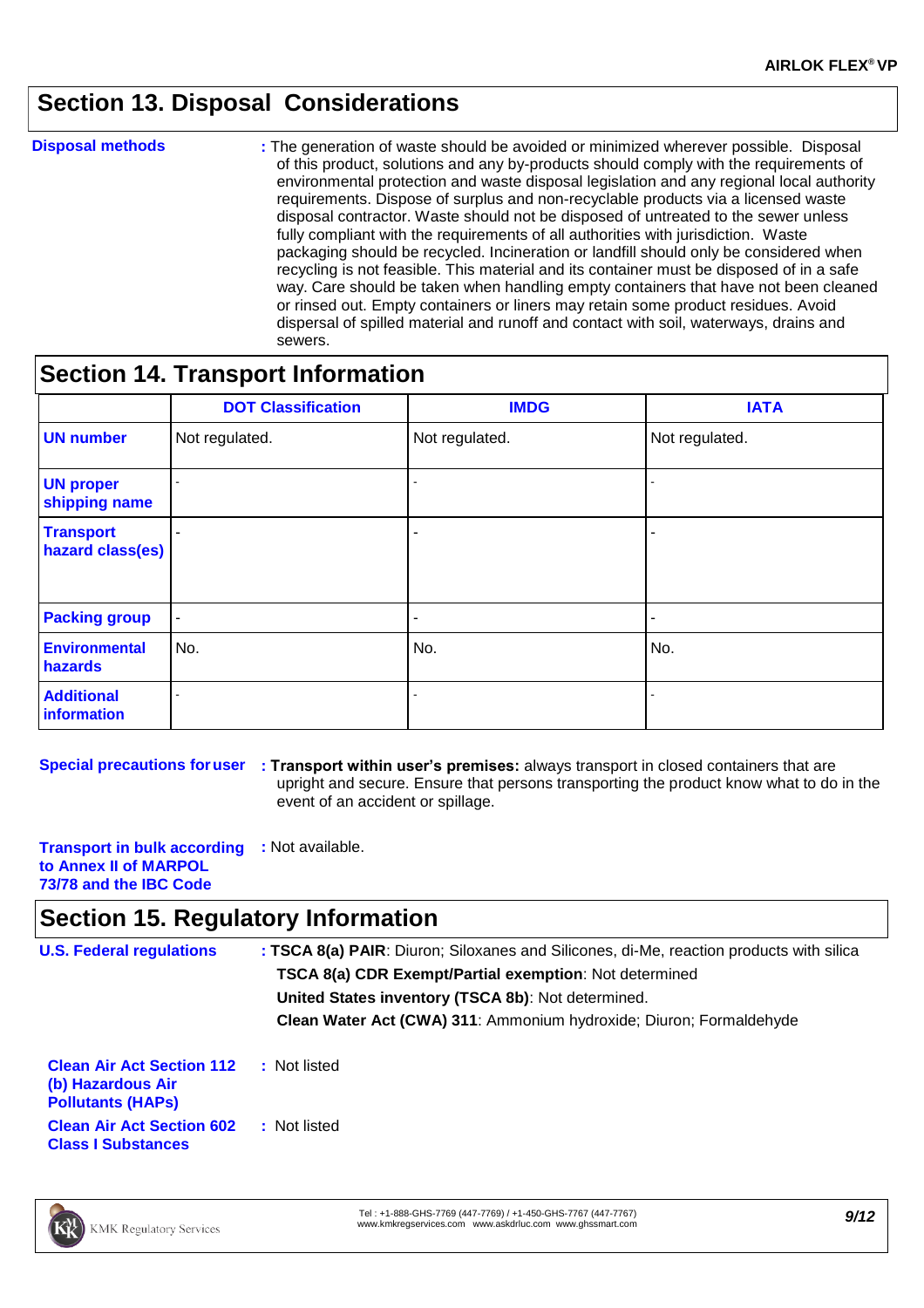# **Section 15. Regulatory Information**

| <b>Clean Air Act Section 602</b><br><b>Class II Substances</b> | : Not listed |
|----------------------------------------------------------------|--------------|
| <b>DEA List I Chemicals</b><br>(Precursor Chemicals)           | : Not listed |
| <b>DEA List II Chemicals</b><br><b>(Essential Chemicals)</b>   | : Not listed |

### **SARA 302/304**

### **Composition/information on ingredients**

|              |               |            | <b>SARA 302 TPQ</b> |           | <b>SARA 304 RQ</b> |           |
|--------------|---------------|------------|---------------------|-----------|--------------------|-----------|
| <b>Name</b>  | $\frac{9}{6}$ | <b>EHS</b> | (lbs)               | (gallons) | (lbs)              | (gallons) |
| Formaldehyde | $0 - 0.1$     | Yes.       |                     |           |                    |           |

**SARA 304 RQ :** Notapplicable.

### **SARA 311/312**

**Classification :** Delayed (chronic) health hazard

### **Composition/information on ingredients**

| <b>Name</b>                      | $\frac{9}{6}$ | <b>Fire</b> | <b>Sudden</b><br>hazard release of<br><b>pressure</b> | <b>Reactive</b> | Immediate<br>(acute)<br>health<br>hazard | <b>Delayed</b><br>(chronic)<br>health<br>hazard |
|----------------------------------|---------------|-------------|-------------------------------------------------------|-----------------|------------------------------------------|-------------------------------------------------|
| <b>Titanium Dioxide</b>          | $1 - 5$       | No.         | No.                                                   | No.             | No.                                      | Yes.                                            |
| Quartz                           | $0.1 - 1$     | No.         | No.                                                   | No.             | No.                                      | Yes.                                            |
| Ammonium hydroxide               | $0.1 - 1$     | No.         | No.                                                   | No.             | Yes.                                     | No.                                             |
| Diuron                           | $0 - 0.1$     | No.         | No.                                                   | No.             | Yes.                                     | Yes.                                            |
| 3-Lodo-2-propynyl butylcarbamate | $0 - 0.1$     | No.         | No.                                                   | No.             | Yes.                                     | No.                                             |
| Carbendazim                      | $0 - 0.1$     | No.         | No.                                                   | No.             | No.                                      | Yes.                                            |

### **State regulations**

- **Massachusetts :** The following components are listed: Limestone; Titanium Dioxide
- 
- **New York :** None of the components arelisted.
- 
- 
- **New Jersey :** The following components are listed: Limestone; Quartz; 1,2-Propanediol; Titanium Dioxide
- **Pennsylvania :** The following components are listed: Limestone; Quartz; 1,2-Propanediol; Titanium Dioxide

### **California Prop. 65**

**WARNING:** This product contains a chemical known to the State of California to cause cancer.

**WARNING:** This product contains less than 1% of a chemical known to the State of California to cause birth defects or other reproductive harm.

| <b>Ingredient name</b>      | <b>Cancer</b> | <b>Reproductive</b> | No significant risk<br>level | <b>Maximum</b><br>acceptable dosage<br><b>level</b> |
|-----------------------------|---------------|---------------------|------------------------------|-----------------------------------------------------|
| <b>Titanium Dioxide</b>     | Yes.          | No.                 | No.                          | No.                                                 |
| Quartz                      | Yes.          | No.                 | No.                          | No.                                                 |
| Diuron                      | Yes.          | No.                 | No.                          | No.                                                 |
| Carbon black                | Yes.          | No.                 | No.                          | IN <sub>o</sub>                                     |
| Formaldehyde                | Yes.          | No.                 | Yes.                         | No.                                                 |
| 2-(2-Methoxyethoxy) ethanol | No.           | Yes.                | No.                          | No.                                                 |

### **International regulations**

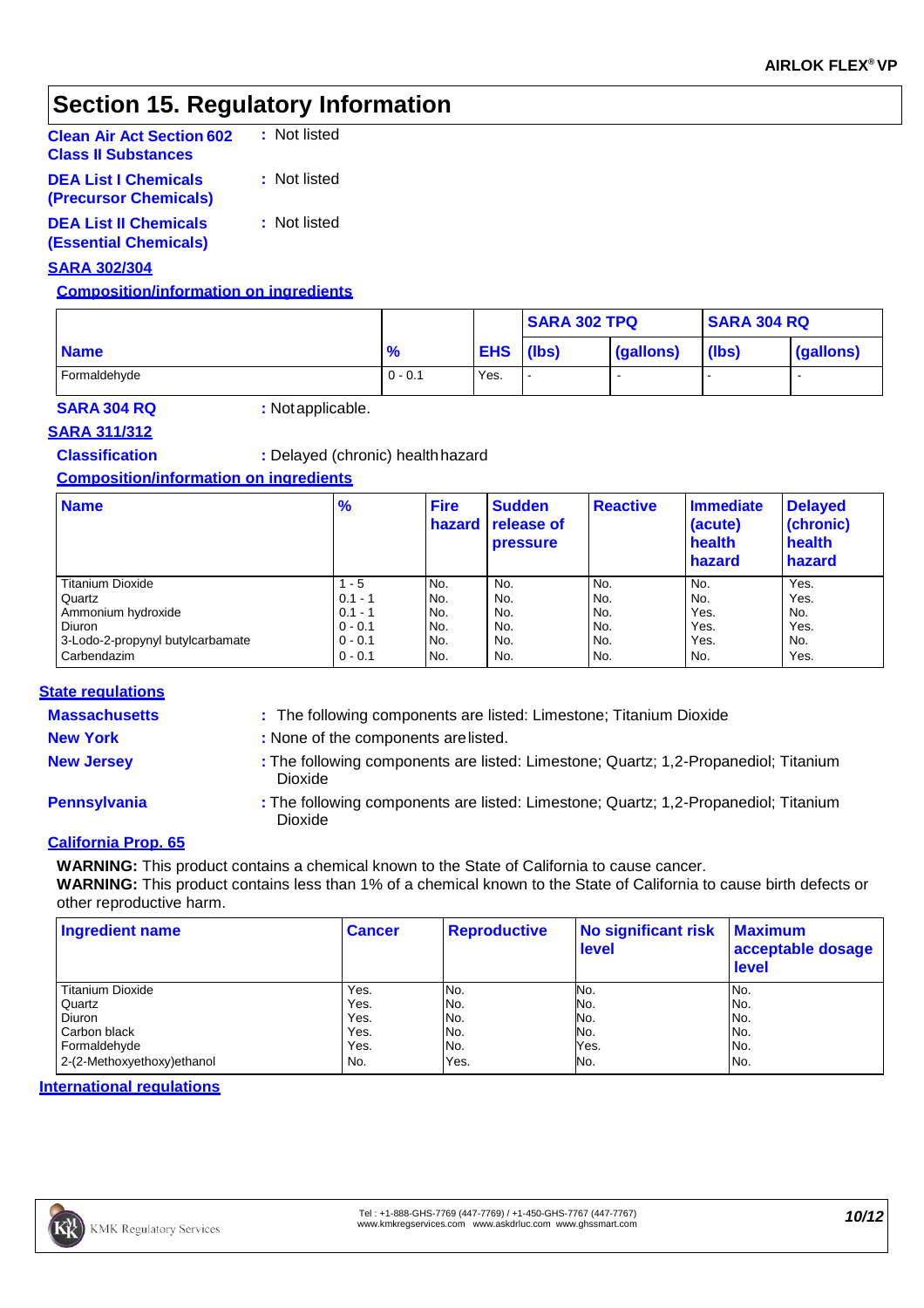# **Section 15. Regulatory Information**

| <b>International lists</b>                                                         | : Australia inventory (AICS): All components are listed or exempted.<br>China inventory (IECSC): All components are listed or exempted.<br>Japan inventory: Not determined.<br>Korea inventory: All components are listed or exempted.<br>Malaysia Inventory (EHS Register): Not determined.<br>New Zealand Inventory of Chemicals (NZIoC): All components are listed or exempted.<br>Philippines inventory (PICCS): All components are listed or exempted.<br>Taiwan inventory (CSNN): Not determined. |
|------------------------------------------------------------------------------------|---------------------------------------------------------------------------------------------------------------------------------------------------------------------------------------------------------------------------------------------------------------------------------------------------------------------------------------------------------------------------------------------------------------------------------------------------------------------------------------------------------|
| <b>Chemical Weapons</b><br><b>Convention List Schedule</b><br><b>I</b> Chemicals   | : Not listed                                                                                                                                                                                                                                                                                                                                                                                                                                                                                            |
| <b>Chemical Weapons</b><br><b>Convention List Schedule</b><br><b>Il Chemicals</b>  | : Not listed                                                                                                                                                                                                                                                                                                                                                                                                                                                                                            |
| <b>Chemical Weapons</b><br><b>Convention List Schedule</b><br><b>III Chemicals</b> | : Not listed                                                                                                                                                                                                                                                                                                                                                                                                                                                                                            |

## **Section 16. Other Information**

### **Hazardous Material Information System (U.S.A.)**

#### **Health :** 1 \* **Flammability :** 1 **Physical hazards :** 0

Caution: HMIS® ratings are based on a 0-4 rating scale, with 0 representing minimal hazards or risks, and 4 representing significant hazards or risks Although HMIS® ratings are not required on SDSs under 29 CFR 1910.1200, the preparer may choose to provide them. HMIS® ratings are to be used with a fully implemented HMIS® program. HMIS® is a registered mark of the National Paint & Coatings Association (NPCA). **HMIS® materials may be purchased exclusively from J. J. Keller (800) 327-6868.**

**The customer is responsible for determining the PPE code for this material.**

**National Fire Protection Association (U.S.A.)**

### **Health :** 1 **Flammability :** 1 **Instability :** 0

Reprinted with permission from NFPA 704-2001, Identification of the Hazards of Materials for Emergency Response Copyright ©1997, National Fire Protection Association, Quincy, MA 02269. This reprinted material is not the complete and official position of the National Fire Protection **Association, on the referenced subject which is represented only by the standard in its entirety.**

Copyright @2001, National Fire Protection Association, Quincy, MA 02269. This warning system is intended to be interpreted and applied only **by properly trained individuals to identify fire, health and reactivity hazards of chemicals. The user is referred to certain limited number of**  chemicals with recommended classifications in NFPA 49 and NFPA 325, which would be used as a guideline only. Whether the chemicals are classified by NFPA or not, anyone using the 704 systems to classify chemicals does so at their own risk.

### **History**

| Date of issue mm/dd/yyyy    | : 09/17/2018                                                                                                                                                                                                                                                                                                                                                                                                                                                                                                                                                     |
|-----------------------------|------------------------------------------------------------------------------------------------------------------------------------------------------------------------------------------------------------------------------------------------------------------------------------------------------------------------------------------------------------------------------------------------------------------------------------------------------------------------------------------------------------------------------------------------------------------|
| Date of previous issue      | : 04/15/2013                                                                                                                                                                                                                                                                                                                                                                                                                                                                                                                                                     |
| <b>Version</b>              | :3                                                                                                                                                                                                                                                                                                                                                                                                                                                                                                                                                               |
| <b>Revised Section(s)</b>   | : Removed Proban®                                                                                                                                                                                                                                                                                                                                                                                                                                                                                                                                                |
| <b>Prepared by</b>          | : KMK Regulatory Services Inc.                                                                                                                                                                                                                                                                                                                                                                                                                                                                                                                                   |
| <b>Key to abbreviations</b> | $:$ ATE = Acute Toxicity Estimate<br>$BCF = Bioconcentration Factor$<br>GHS = Globally Harmonized System of Classification and Labelling of Chemicals<br>IATA = International Air Transport Association<br>IBC = Intermediate Bulk Container<br><b>IMDG</b> = International Maritime Dangerous Goods<br>LogPow = logarithm of the octanol/water partition coefficient<br>MARPOL 73/78 = International Convention for the Prevention of Pollution From Ships,<br>1973 as modified by the Protocol of 1978. ("Marpol" = marine pollution)<br>$UN = United Nations$ |